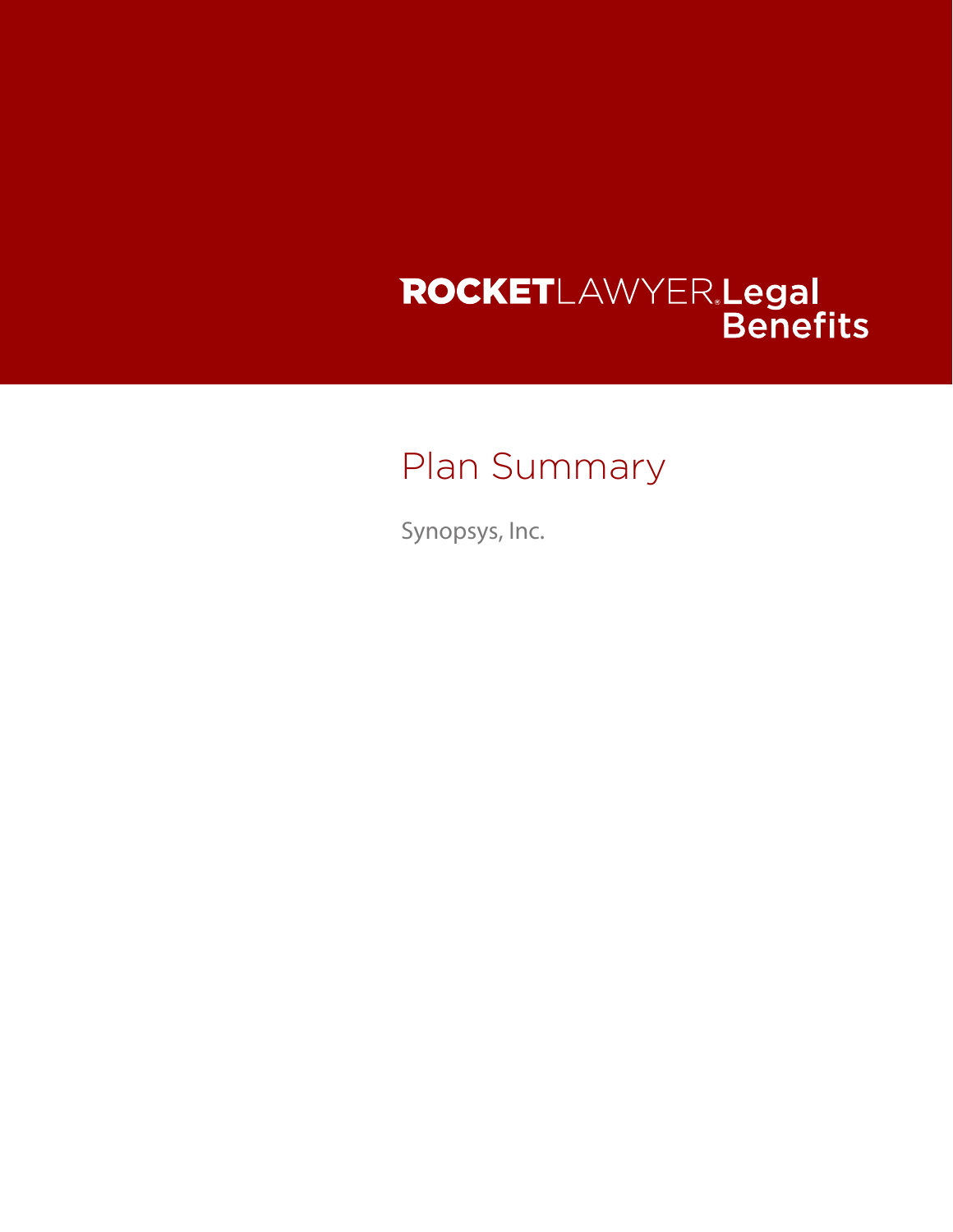## Table of contents

| About Rocket Lawyer   | 3 |
|-----------------------|---|
| About your membership | 3 |
| Enrollment            | 3 |
| When membership ends  | 3 |
| Eligibility           | 3 |
| Cost                  | 3 |
| Benefits at-a-glance  | 4 |
| Confidentiality       | 4 |
| Contact us            | 4 |
| Your benefits         |   |
| Legal documents       | 4 |
| Attorney services     | 5 |
| Exclusions            | 5 |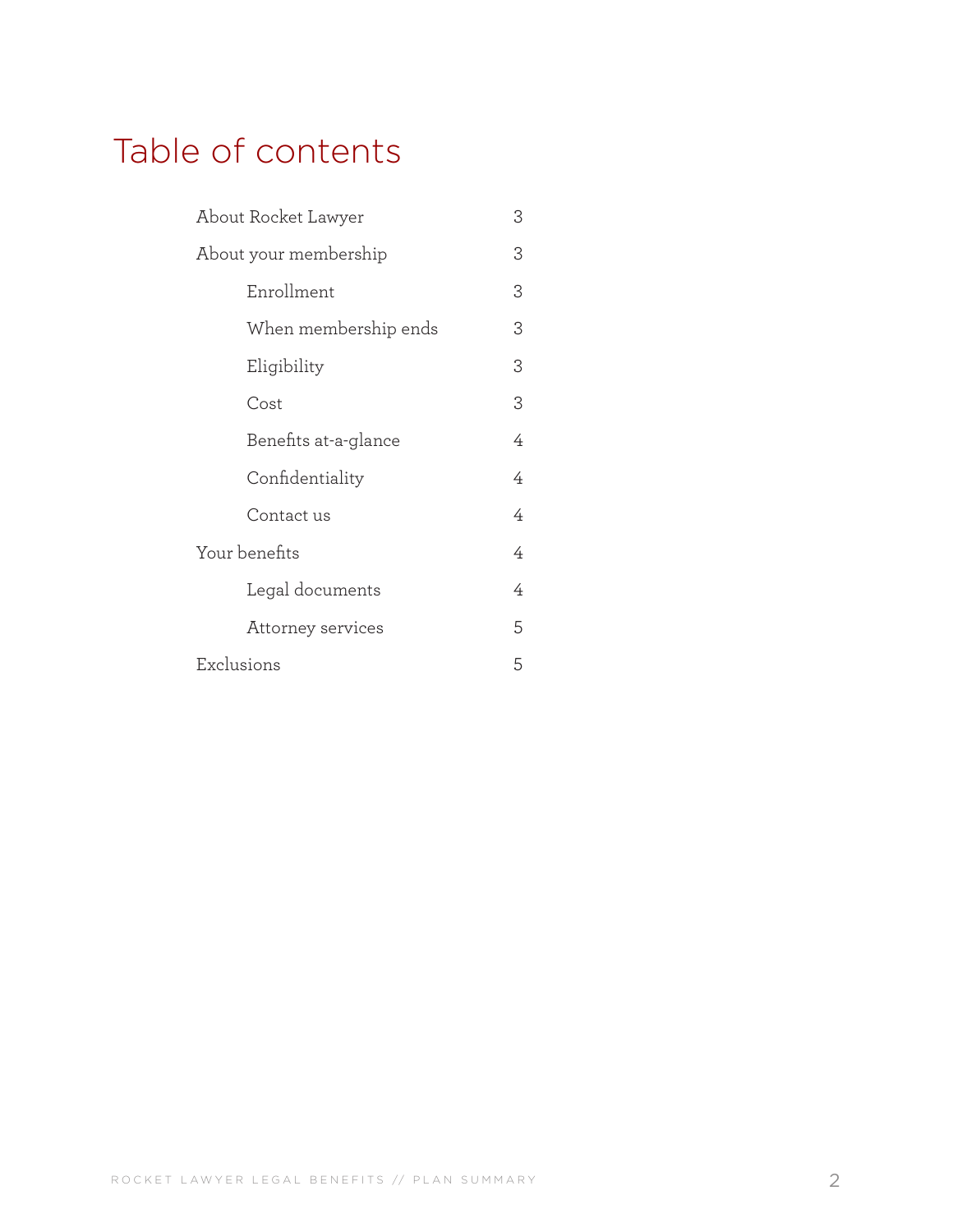## <span id="page-2-0"></span>About Rocket Lawyer

Rocket Lawyer is an online legal services company that connects people to the legal help they need. We make the law simple and affordable with thousands of easy-to-create legal documents, quick access to independent local attorneys, and much more. As a Rocket Lawyer Legal Benefits member, you now have access to all the best that Rocket Lawyer has to offer.

### About your membership

#### Enrollment

To claim your Rocket Lawyer Legal Benefits, click the link sent to you by your plan administrator. Be sure to use your company email address when you create your profile, so we can verify your eligibility. Your coverage will start as soon as you complete your account.

#### When membership ends

Your coverage may end when either you leave the company, or your company cancels the program. Check with your benefits administrator for more information. In either case, you can continue to receive Rocket Lawyer benefits by converting your legal benefits account into a personal membership. If you choose to convert your account, you'll still have access to everything you created as a legal benefits member, but you'll be responsible for any ongoing membership costs yourself.

#### **Eligibility**

All employees and their immediate family members (including your spouse/partner and minor children) are covered under the plan.

#### Cost

100% of the membership cost is covered by your employer. If you choose to purchase additional services not covered by your membership, you will be responsible for any applicable fees yourself.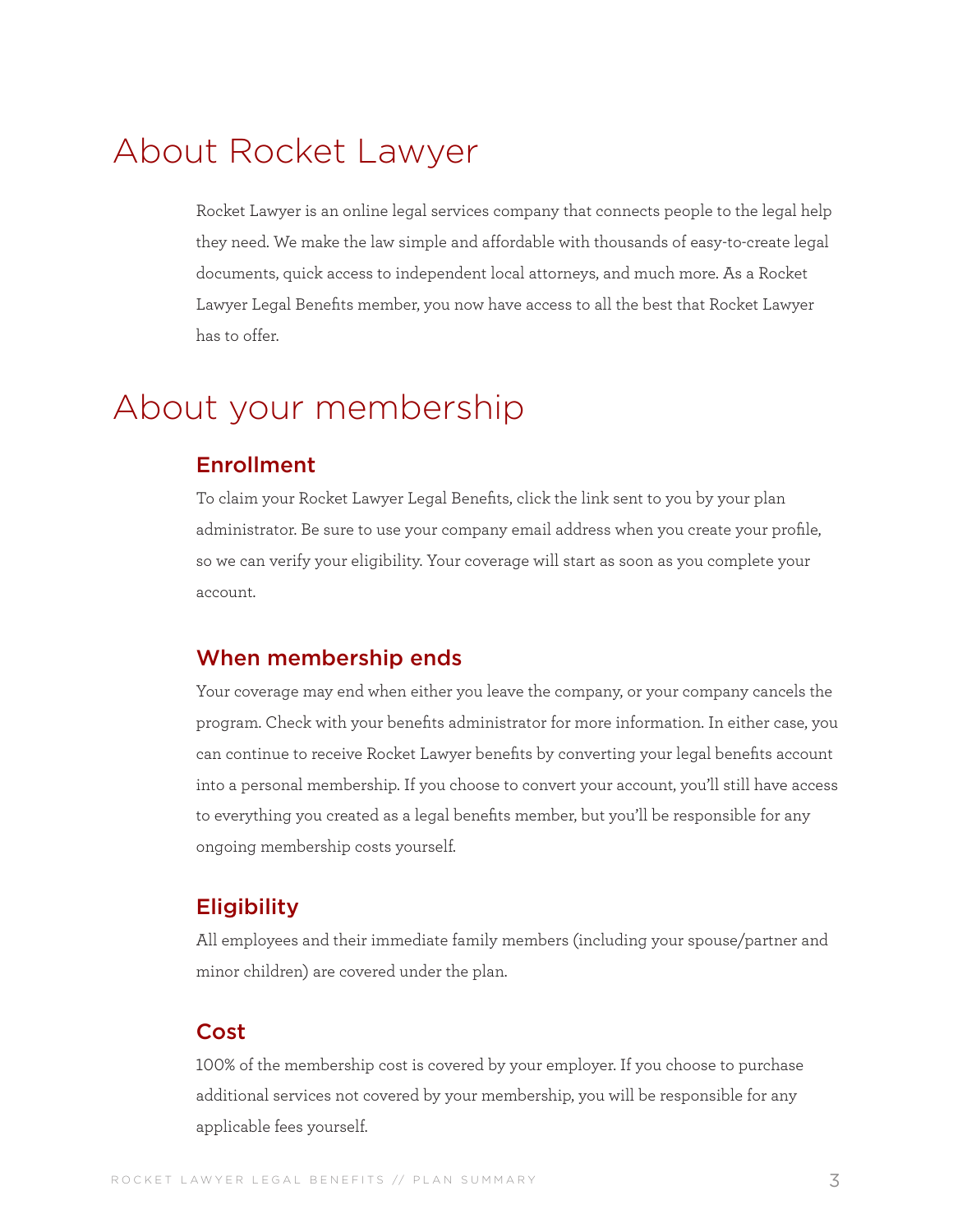#### <span id="page-3-0"></span>About your membership, continued

#### Benefits at-a-glance

| <b>Service</b>         | Entitlement                                          |  |
|------------------------|------------------------------------------------------|--|
| Legal documents        | Unlimited                                            |  |
| Ask a Lawyer questions | Unlimited                                            |  |
| Attorney discounts     | 40% off hourly rates or as low as \$125/hour         |  |
| Attorney consultations | Free 30 minute consultation on each new legal matter |  |
| Document reviews       | 2 per month, up to 10 pages each                     |  |

#### **Confidentiality**

Your account will be subject to our privacy policy (RocketLawyer.com/privacy.rl). Although your employer will be notified that you have activated your membership, the actions you take with your membership, including documents you create and conversations you have with attorneys, will not be shared with your employer.

#### Contact us

Rocket Lawyer customer support **Phone:** (877) 881-0947, 6 a.m.–6 p.m. PST **Email:** benefitssupport@rocketlawyer.com

## Your benefits

#### Legal documents

Rocket Lawyer members can create unlimited legal forms, contracts, and other documents. To create a document, log in to your account at www.rocketlawyer.com. Use the search bar to look up a document by name, or use the Explore tab on your account home screen to browse the document library. Once you've chosen a document, follow the on-screen instructions to create your own. You can stop and come back to your document at any time from your computer, smartphone, or tablet. Documents you create will be saved to your secure account. You can also copy, print, share, and sign your document online.